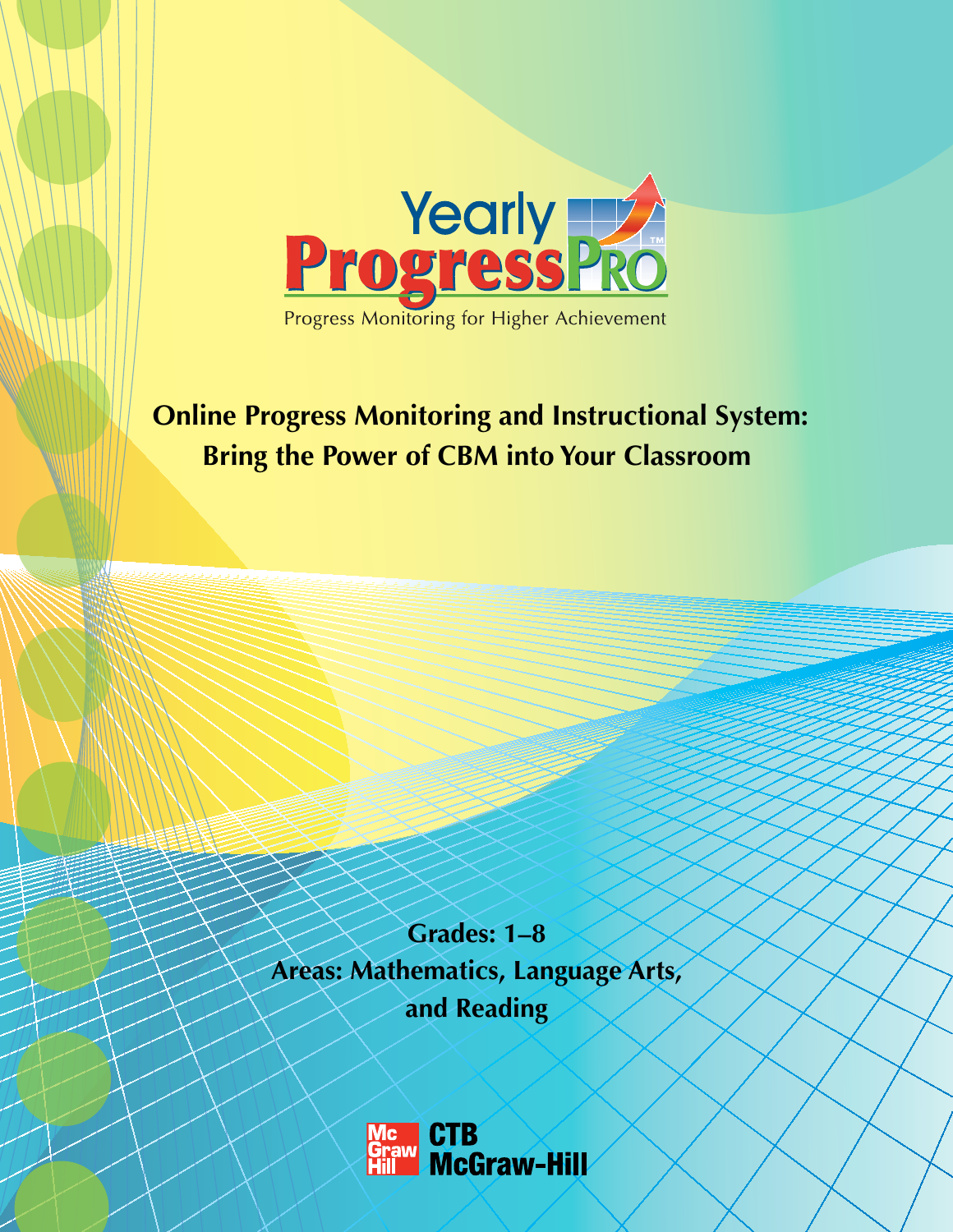

*"Granite School District did an extensive nationwide search for an assessment program. CTB/McGraw-Hill's Yearly ProgressPro is the best we found."*

> *Dr. Darryl W. Thomas, Director of Research, Assessment, and Evaluation, Granite School District, UT*

# *Yearly ProgressPro: The Information You Need in Time to Raise Student Achievement*

Yearly ProgressPro<sup>™</sup>, a Software & Information Industry Association CODiE Award winner, is based on 25 years of research in the scientific methodology of Curriculum-Based Measurement (CBM). Combining ongoing formative assessment, prescriptive instruction, and a powerful reporting and data management system, Yearly ProgressPro provides teachers and administrators tools to raise student achievement.

With Yearly ProgressPro, teachers can measure the effectiveness of instruction and track both mastery and retention of grade-level skills, with either CBM or their own customized assessments. Built-in tutorial lessons, including instruction and guided practice, can be automatically prescribed according to group's or individual student's skill levels. Yearly ProgressPro assessments take no more than 15 minutes to administer.

### **Robust Reporting Tools Based on State or National Standards**

The data management and reporting capabilities of Yearly ProgressPro allow educators to track student progress and monitor trends in real time. The system measures individual students' or whole-class strengths and areas of instructional need by skill.

Features include:

- Short, weekly online assessments aligned to specific skills
- Reports by skill, student, class, district, and student demographics



#### *Student Mastery Reports provide educators a convenient progress monitoring tool*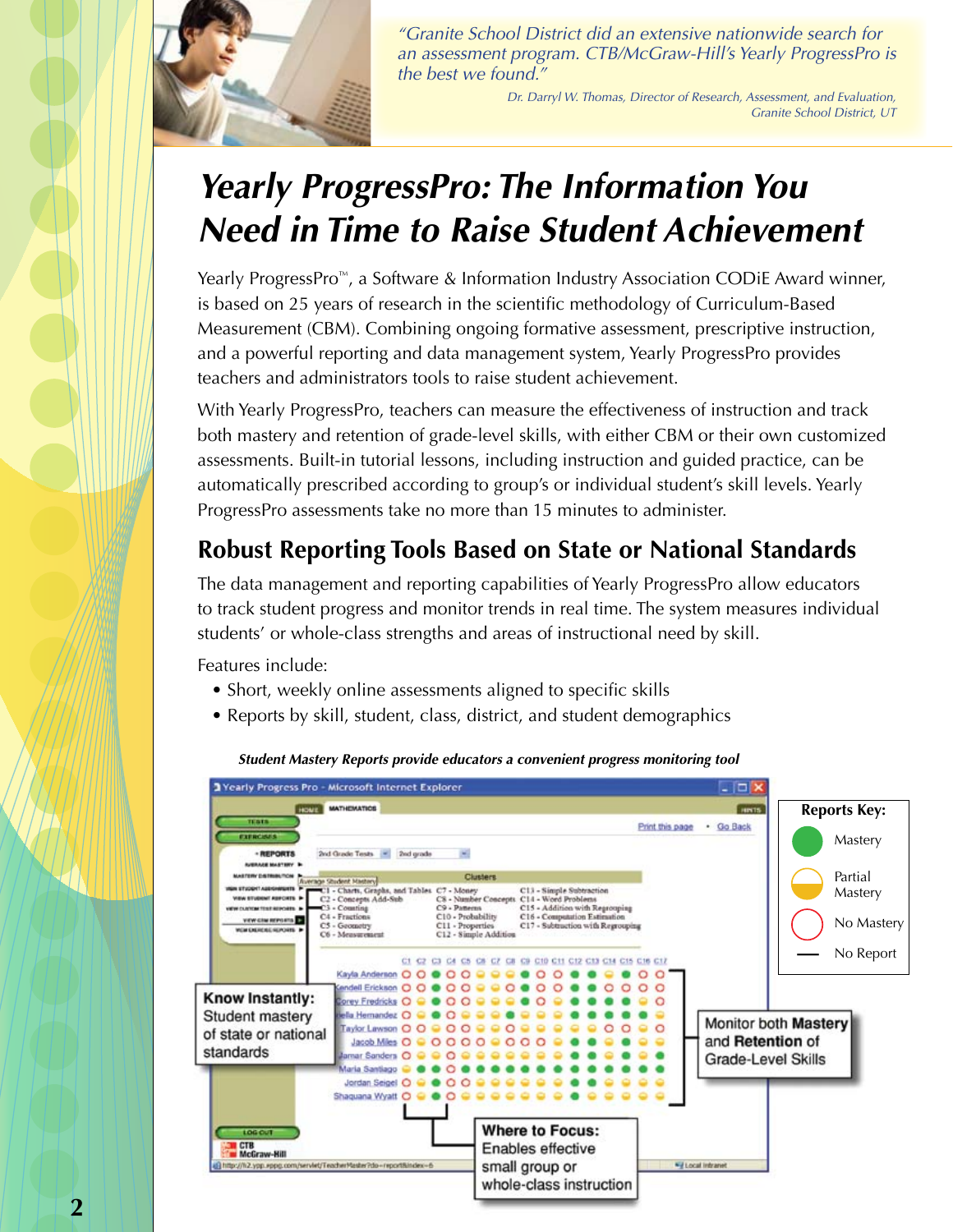

Yearly ProgressPro reports allow teachers and administrators to track progress against state and national standards at the individual student, class, building, or district level. Administrators can track progress toward Adequate Yearly Progress (AYP) goals and disaggregate data demographically to meet No Child Left Behind requirements with over 500 individual skill assessments across Grades 1–8.



The National Center for Student Progress Monitoring gives Yearly ProgressPro high scores for *Reliability, Validity, Alternative Forms, Sensitivity to Student Improvement, AYP Benchmarks, Improving Student Learning or Teacher Planning,* and *Rates of Improvement Specified.* These ratings support the use of Yearly ProgressPro as an excellent Web-based progress monitoring solution for Reading/Language Arts and Mathematics.

*"Studies conducted over the past decade provide corroborating evidence of strong effects on students' reading, spelling, and mathematics achievement when teachers rely on CBM progress monitoring to help them plan their instruction."*

> *Lynn S. Fuchs and Douglas Fuchs, What is Scientifically- Based Research on Progress Monitoring? Educational Publishing Research Center, Columbus, OH, 2002, pp. 2-7*